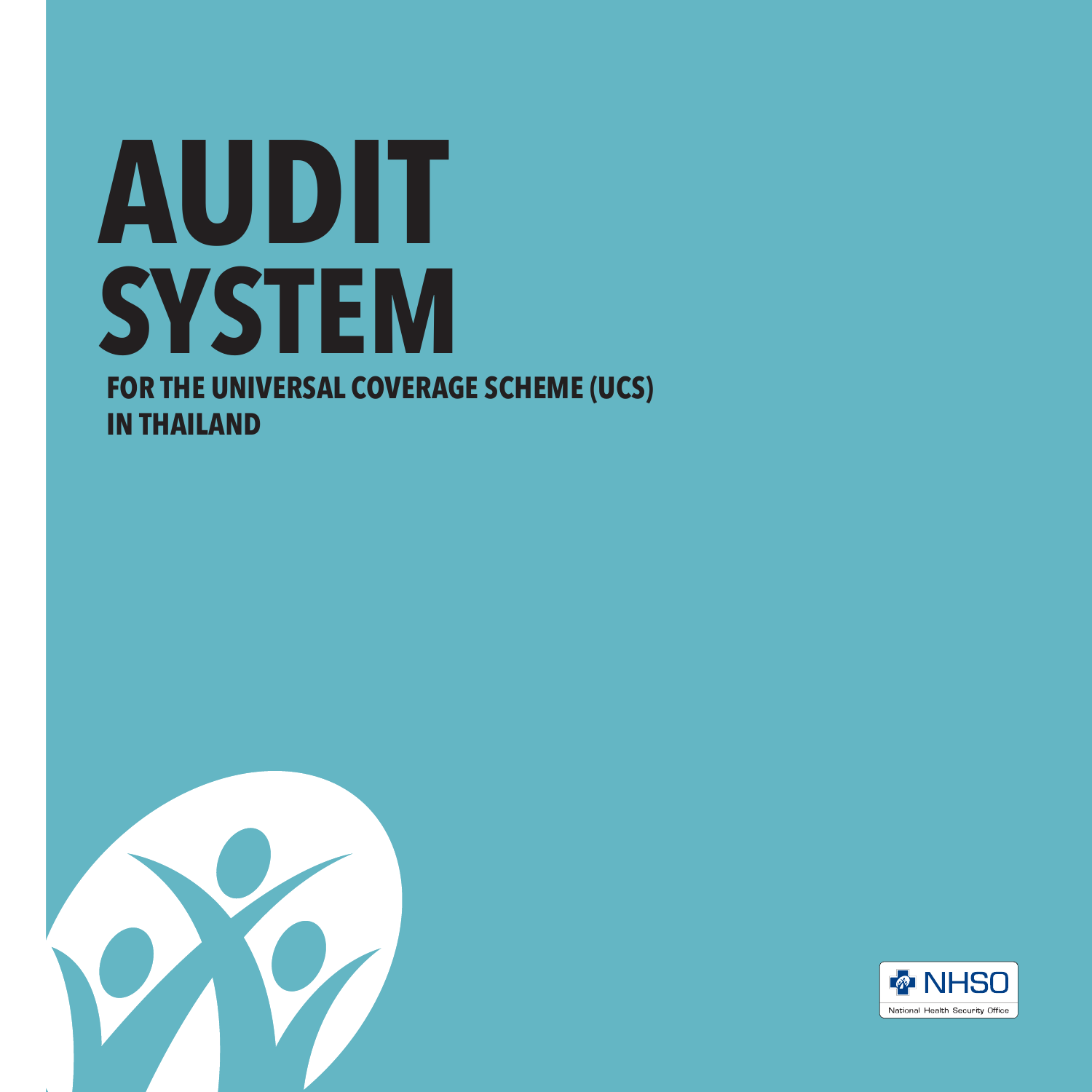## **INCREMENTAL DEVELOPMENT**

### **BUILDING ON STRONG FOUNDATION**

The health care insurance system in Thailand has a long history of evolution for three decades to improve equity in health. Thailand established its first welfare scheme in 1972. The Workers Compensation Scheme covers work-related illnesses and injuries. The insurance expanded to cover non-work related illnesses and injuries in 1990 under the Social Security Scheme (SSS). These two schemes are compulsory insurance program for employees of private businesses. For public employees, the Civil Servant Medical Benefit Scheme (CSMBS) was established in 1980 to provide health care to government employees, their dependents and government retirees. SSS and CSMBS are implemented under the Ministry of Labor and the Ministry of Finance respectively.

For the informal sector, the health insurance implemented under the Ministry of Public Health first introduced the Medical Welfare Scheme (MWF) in 1975 to provide health care to the poor free of charge. The program was later expanded to cover the elderly, children and other underpriviledged groups. The Voluntary Health Card Scheme was introduced in 1983 for families on a voluntary basis. And finally, the Universal Care Scheme (UCS) was established in 2002 which makes health insurance cover all Thai citizens.

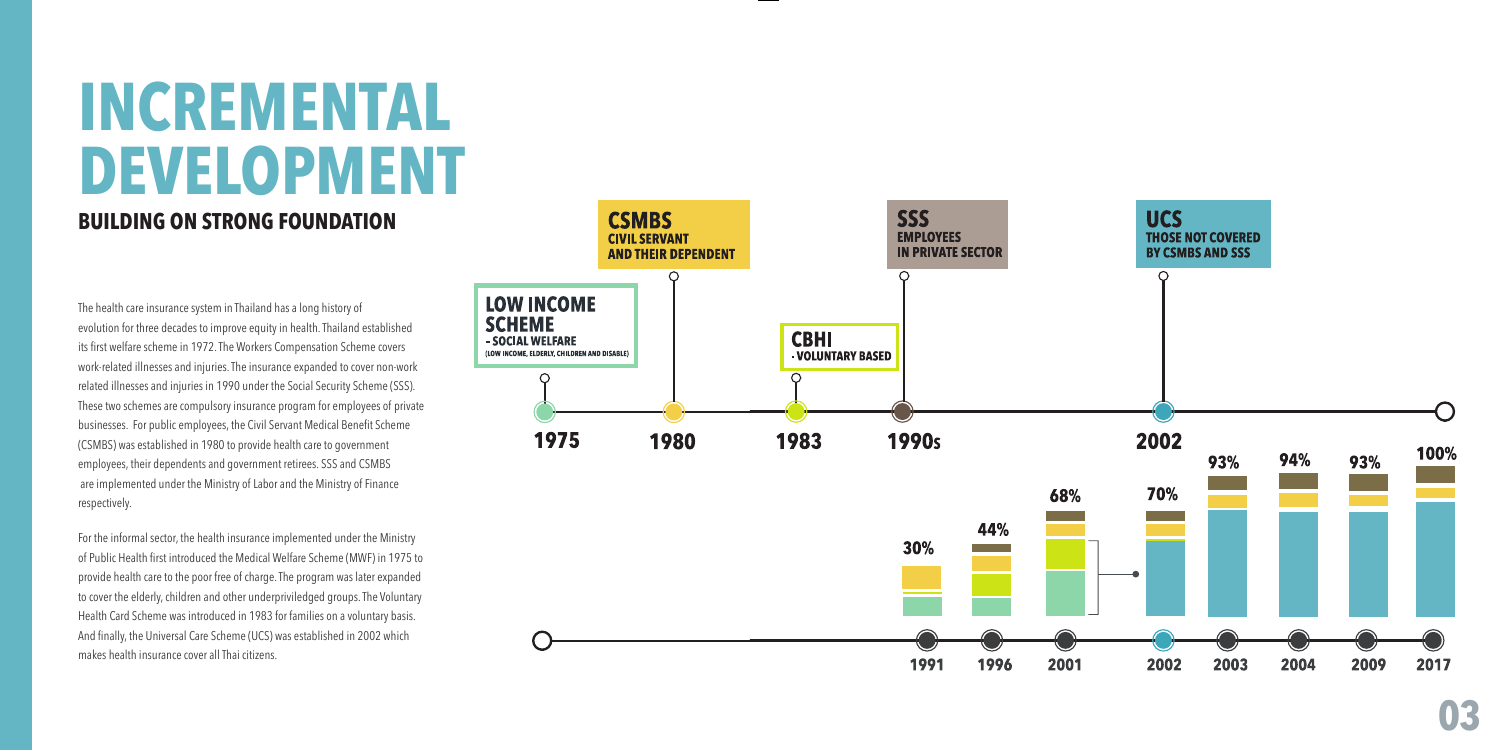## **MULTIPLE SYSTEMS & MULTIPLE FINANCING**

### **MECHANISMS**

CSMBS is financed through general tax revenue with no premium payments from the beneficiaries. Beneficiaries are liable for copayments for the room and board charges associated with inpatient care that is over the set amount. The payment systems for CSMBS use DRG for inpatients and fee for services for outpatients.

SSS is financed equally by employers, employees and the government. Beneficieries are liable for copayments for some services. SSS pays a fixed capitation rate per enrollee. Additional payments are made for certain high cost services with budget capped.

UCS is fully funded through general tax with no premium payments from the beneficiaries. UCS captitation payments cover outpatient services, disease prevention and health promotion. Inpatient services are paid prospectively using DRGs with global budget.



**USC**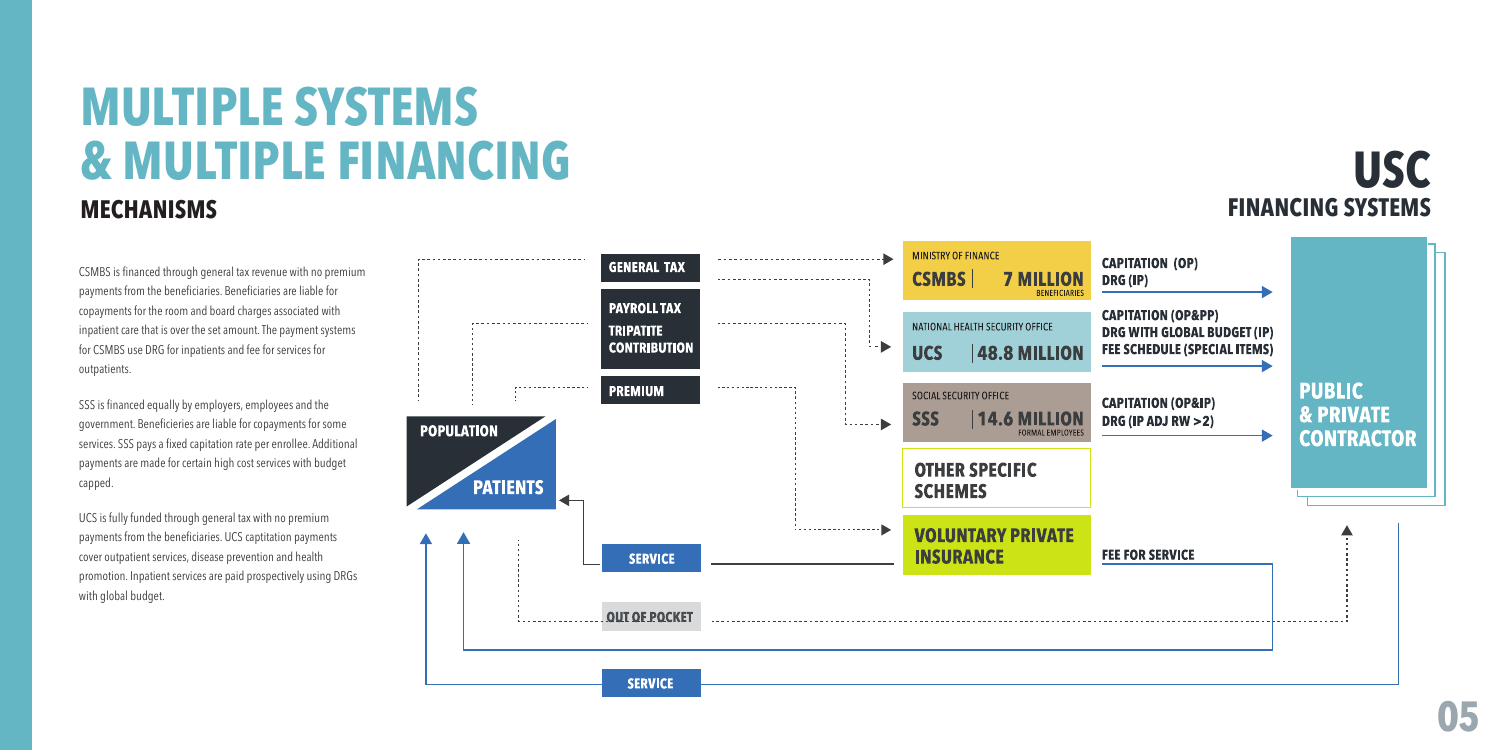## **WHY WE NEED AUDIT SYSTEM**

Benefits of auditing can be classified into 3 groups.

### **IMPROVE OPERATIONAL EFFICIENCY.**

Auditing identifies all types of errors and directs to the root of any coding problems. The auditing will make physicians and staff perform with higher degree of effectiveness and efficiency. The audit should identify underpayments as well as overpayments and ensure accurate reimbursement.

### **IMPROVE DATA QUALITY.**

With the necessary feedback, training and follow up, it will result in improved data quality. More reliable data will be available for reporting and research.

**ACCOUNTABILTY** 

**EQUITY** 

**IMPROVE QUALITY OF MEDICAL SERVICES.**  Quality audits will ensure medical services are according to standard.

### **TRANSPARENCY**

# **AUDIT SYSTEM**

**EFFICIENCY** 

• Optimal Reimbursement

• Identify Problems

and Causes

- $\blacktriangleleft$ • Improve Data for
	-

and Research

Exposure



Planning, Implementation



• Protect Against Legal

**QUALITY** 

 $\blacktriangleleft$ 

- Improve Quality of Services
- **07**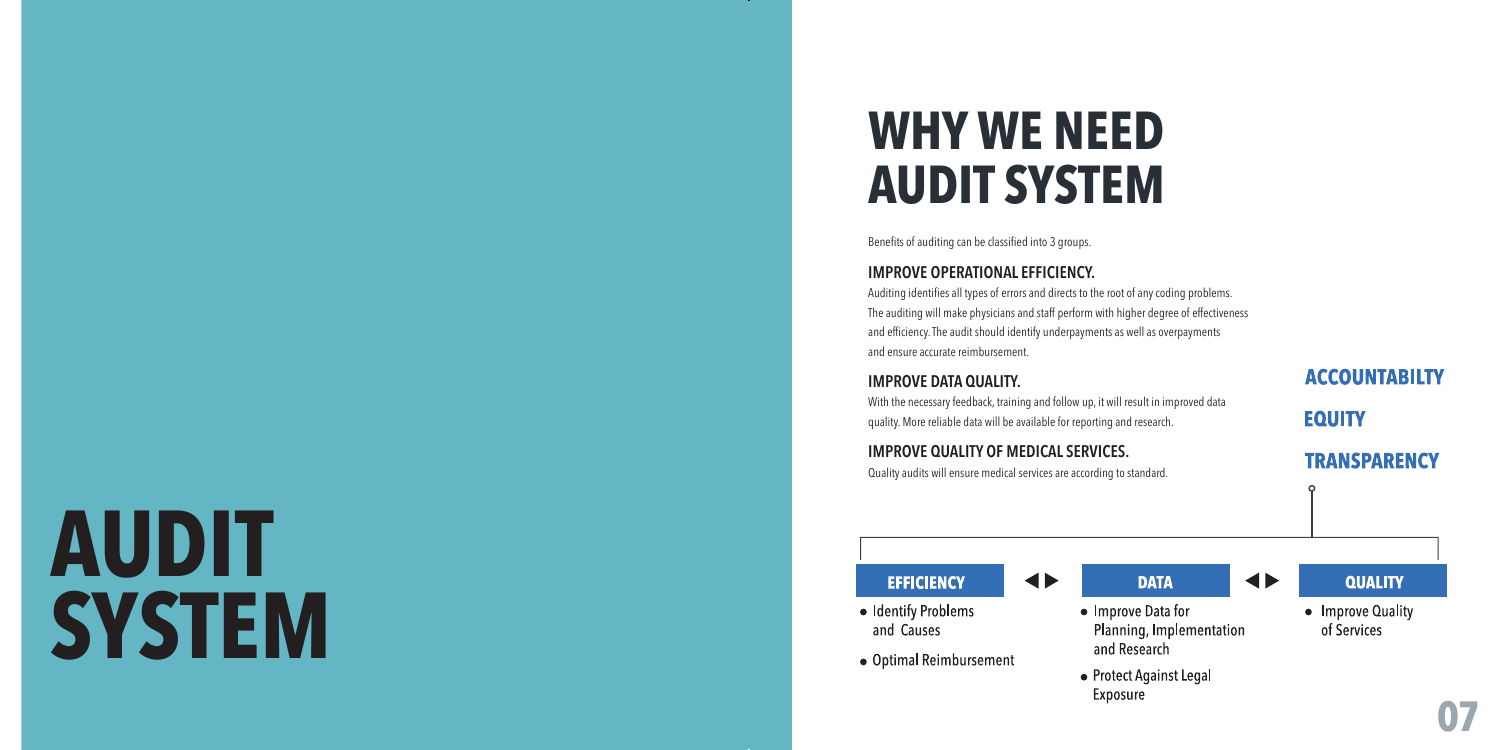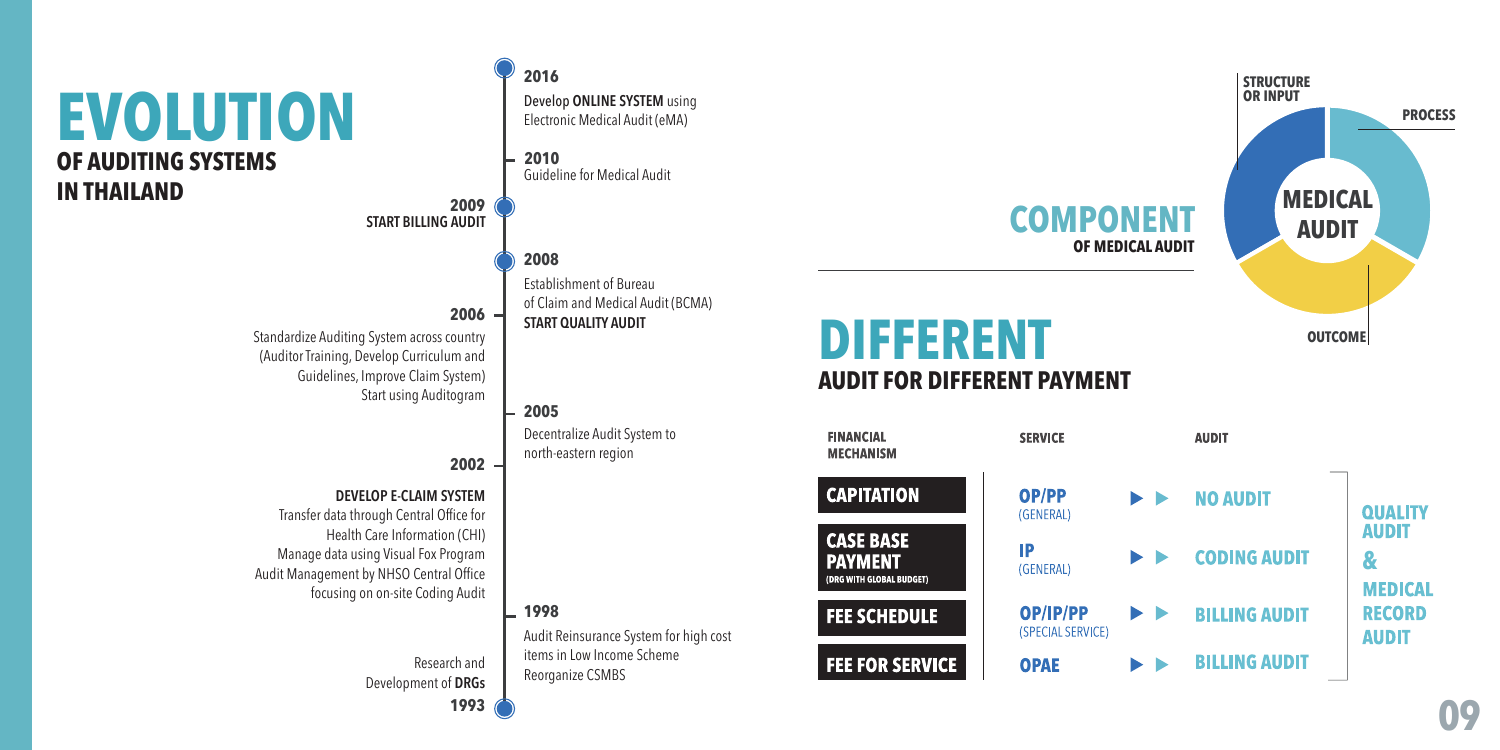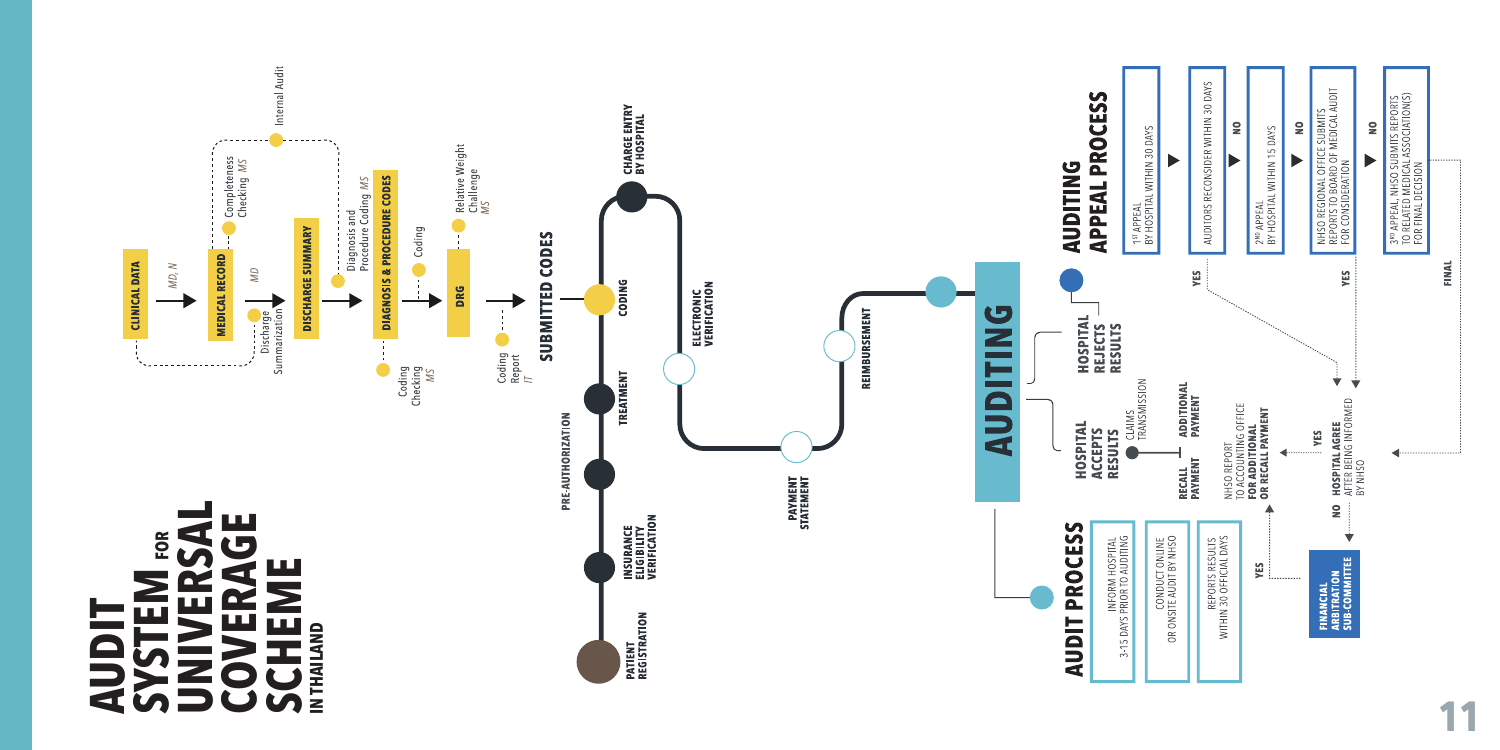# **CODING AUDIT**

## **WHAT IS DRG s**

Diagnosis-related groups (DRGs) is a way of categorizing inpatient hospital visits, severity of illness and resource utilization. It originated in New Jersey, developed by Prof. Fetter and his team at Yale University in the1970s. Each medical procedure will determine the code and will be converted into a monetary amount for claiming.

**Actors**

*MD* Physician *N* Nurse *MS* Medical Statistician

**Information Technology** 

*FA* Finance / Accounting

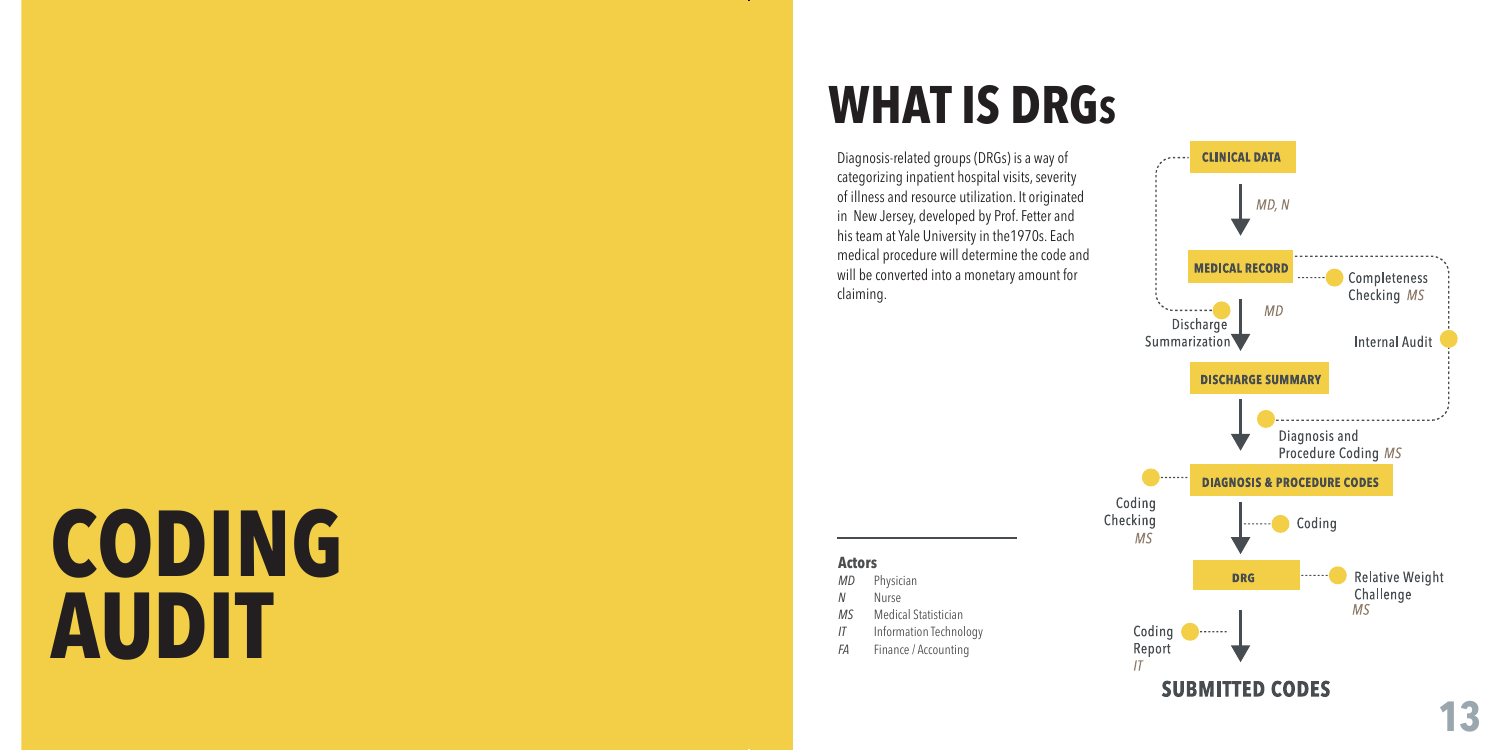### **DEVELOPMENT OF DRGs IN THAILAND**

**2003 2012 2007 2000** UCS / SSS / CSMBS SSS / CSMBS UCS / SSS / CSMBS **Version 3 Version 5 Version 4 Version 2** Medical Welfare Scheme

**2016**

**Version 6**

Thailand has developed the Thailand Diagnosis-Related Group (TDRG) since 1993 when the Road Accident Victims Protection Act was enacted in 1992. The first phase during 1993-1997 was the research phase to develop TDRG. The first version of TDRG was introduced and implemented in 1998 for the Low Income Card Scheme and later for CSMBS in 2002, USC in 2003 and for SSS in 2005. TDRG advanced to version 6 in 2016.

**1993-1998 1999 1998** Notification of the Ministry of Public Health B.E. 2542 (1999) Re. High Cost Claims Medical Welfare Scheme UCS / SSS (2005) / CSMBS (2002) **Version 1** Medical Welfare Scheme

Research and Development of

DRGs in Thailand



Using DRG with global budget can help control costs of medical treatment. However, use of DRG can lead to coding adjustment or manipulations as been called "DRG creep" which is "a deliberate and systematic shift in a hospital's reported case mix in order to increase reimbursement". The coding audit is designed to minimize the coding errors, both intentional and unintentional, and to ensure reimbursement of the services are accurate. In Thailand, the coding audit is retrospective which is to review submitted claims.

## **SAMPLING METHODS**

Auditing all coded records would be expensive and inefficient, so the best approach is to perform audits on a sample of accounts. The most efficient sample size is the smallest one that best reflects an accurate representation of the coding accuracy and risk. In Thailand, we sample up to 3 percent of inpatient charges.

Thailand uses two sampling methods:

### **1. TARGETED SAMPLING**

Targeted sampling is to select the charges from high probability of having coding and documentation errors or high-risk areas and high-cost charts.

### **2. RANDOM SAMPLING**

Random sampling is to select the charges from the total charges without any condition.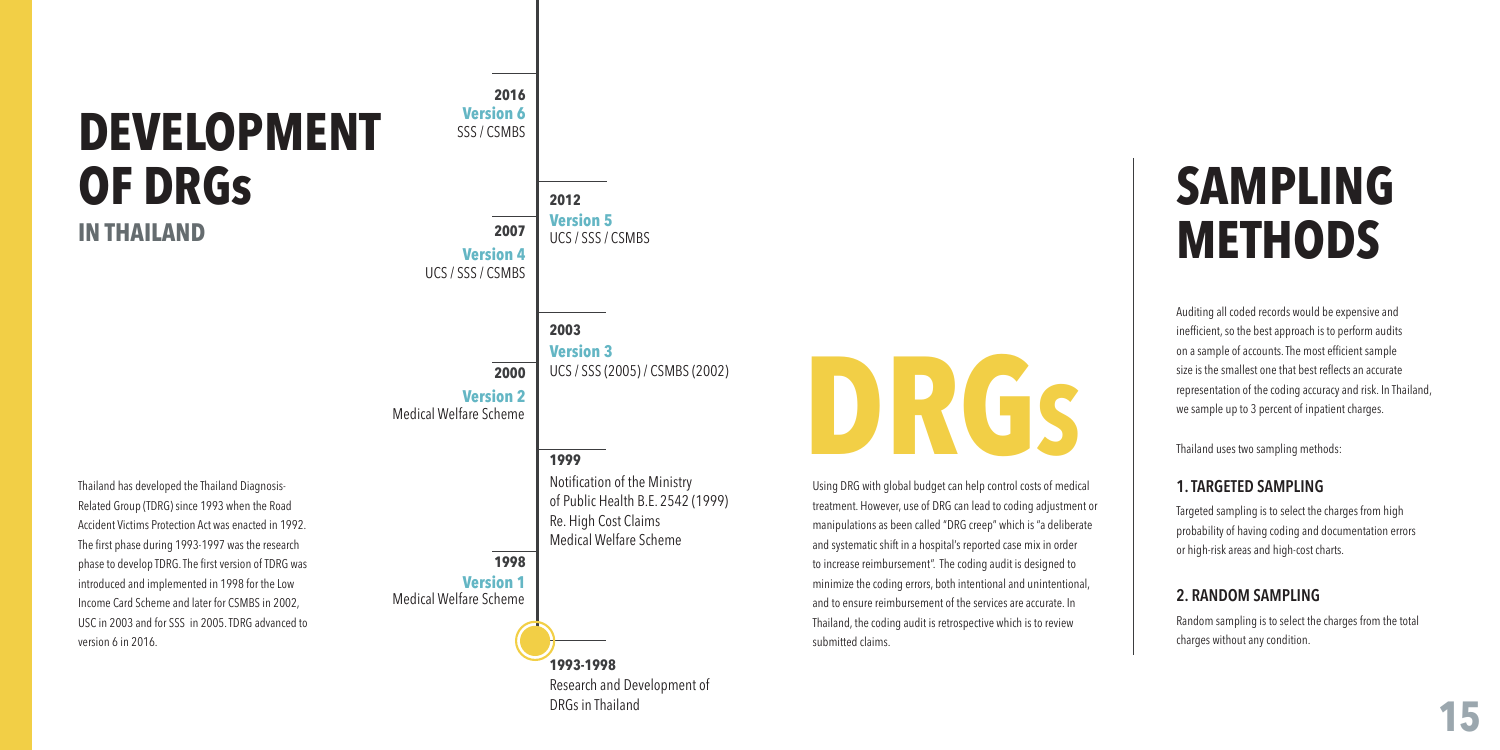### **TARGETED SAMPLING**

The conditions used for targeted sampling are divided into 2 categories: data category and hospital category.

- Top 20 diseases ranked by number of admission
- Top 20 diseases ranked by reimbursement
- Unrelated procedures with principle diagnosis
- High RW point but low admission days and low cost
- Patients with SDx or severe complication but low admission days and discharged stutus as "cured"
- Sepsis (PDx or CC) with few admission days and discharged stutus as "cured"
- Shock with many causes for short admission length
- Appendectomy with co-morbidity or severe complications
- etc.

### **DATA SELECTION CRITERIA HOSPITAL SELECTION CRITERIA**

- High-level trend in adjusted RW-per-admission (Case Mixed Index), compared year to year
- More-than-average claims RW>3
- More-than-average claims in Accidental and Emergency
- Coding diagnosis and procedure
- in excess of hospital capacity
- High-level PCCL ( Patient Clinical Complexity Level),
- compared with other hospitals of similar level
- Random auditing with number of mistakes above the mean

• etc.



**CODING AUDITING**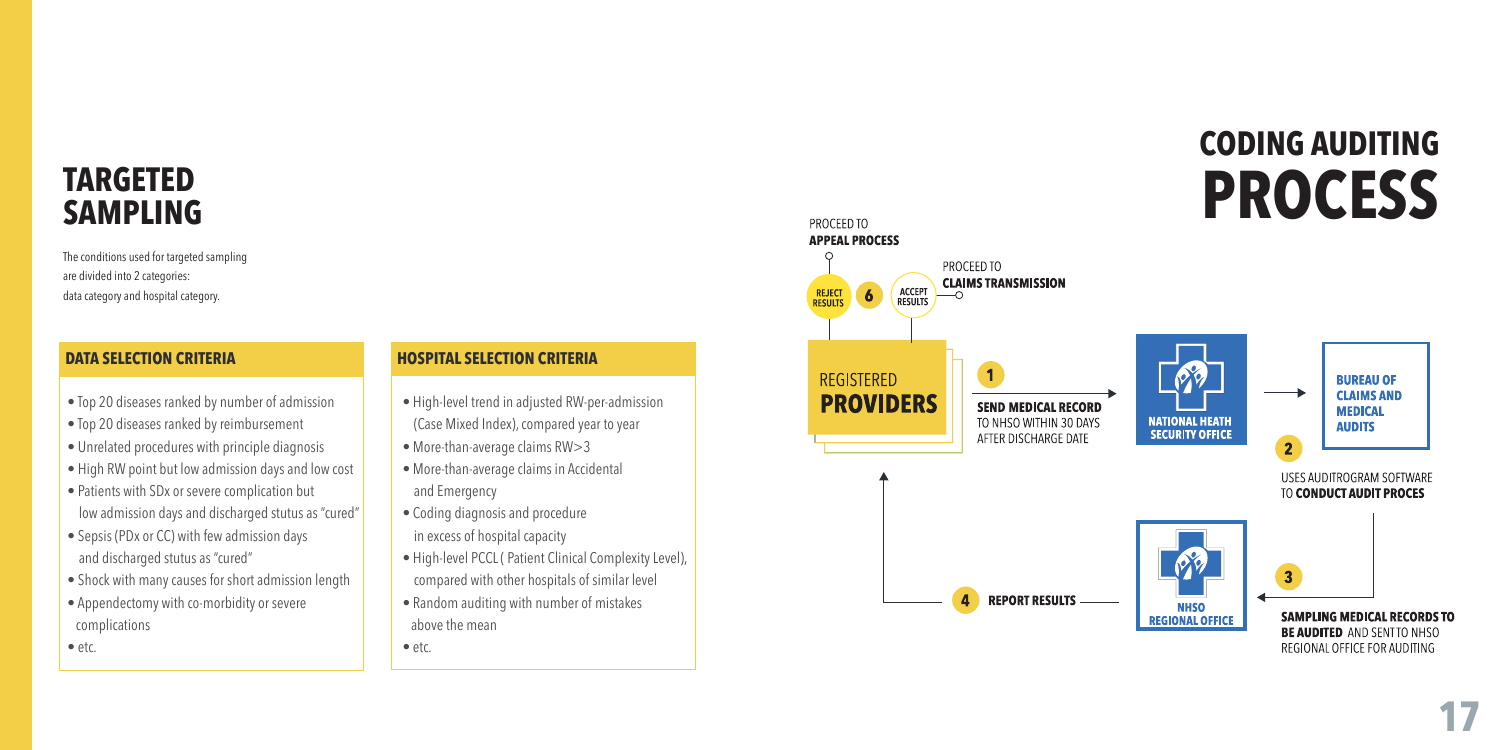# **BILLING & QUALITY AUDIT**

### **BILLING AUDIT**

- Sampling health facilities to be audited
- Select medical records to be audited according to payment condition of the special projects
- Claims transmission will be made after the auditing same as in the coding audit

### **QUALITY AUDIT PROCESS**

- Sampling health care facilities to be audited according to the services specified in that year
- Sampling cases of treatment of specific diseases in the selected health facilities
- Medical record will be audited in terms of process of treatment according to standard of care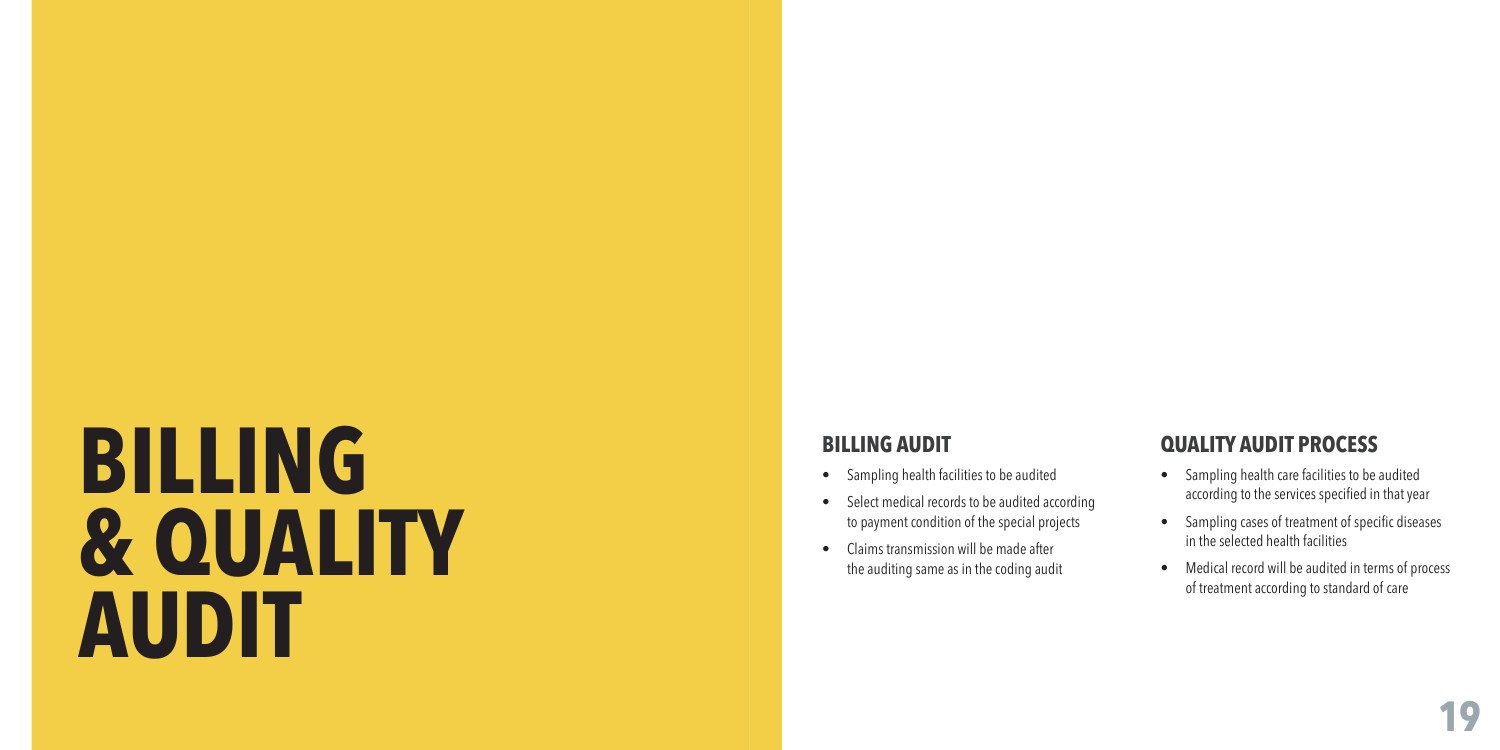## **GRADING SYSTEM**

### **A SYSTEM FOR PROVIDING SCORES TO HOSPITALS USING 8 CRITERIA**

- 1. Percent of medical records that are correct
- 2. Percent of medical records impact on the RW value
- 3. Percent of correct disease and surgery summaries (SA0)
- 4. Percent of excess disease summaries without evidence (SA2D)
- 5. Percent with correct disease codes (CA0)
- 6. Percent with excess disease codes without evidence (CA2D)
- Number of relative weight units that have changed
- 8. Percent of change in relative weight units

All 8 criteria are sumed to produce a mean (X) score. Each group of data are compared with the mean score and ranked from 0-4.

Scores from all 8 criteria will be calculated and ranked from 0-4 where score 0 indicates the best performance and score 4 means the lowest performance. According to the comparative scores from current and previous years, hospitals will be divided into different grades which are represented by different colors.

| <b>Example 12 GROUPS OF DATA</b>                                            |                                       |          |          |
|-----------------------------------------------------------------------------|---------------------------------------|----------|----------|
|                                                                             |                                       | $\Omega$ | 1        |
| <b>GRADING</b>                                                              | TOTAL SCORE OF 8 <b>CRITERIA</b>      | $>$ MEAN | < MEAN   |
| <b>SELECT</b>                                                               | PERCENTAGE CHANGE AdjRW               | $<$ MEAN | $>$ MEAN |
| <b>SELECT 2</b>                                                             | NUMBER CHANGE AdjRW                   | < MEAN   | $>$ MEAN |
| CA2D                                                                        | HOSPITALS WITH THE AUDIT RESULTS CA2D | < MEAN   | > MEAN   |
| <b>EXCELLENT O POINT &lt;&lt; ------------------ &lt;&lt; 4 POINTS POOR</b> |                                       |          |          |



**Pink**  Score increased from previous year to 1 or 2

**Yellow** Score decreased to 1 or 2

**White** Previous Score = 0, audit is not required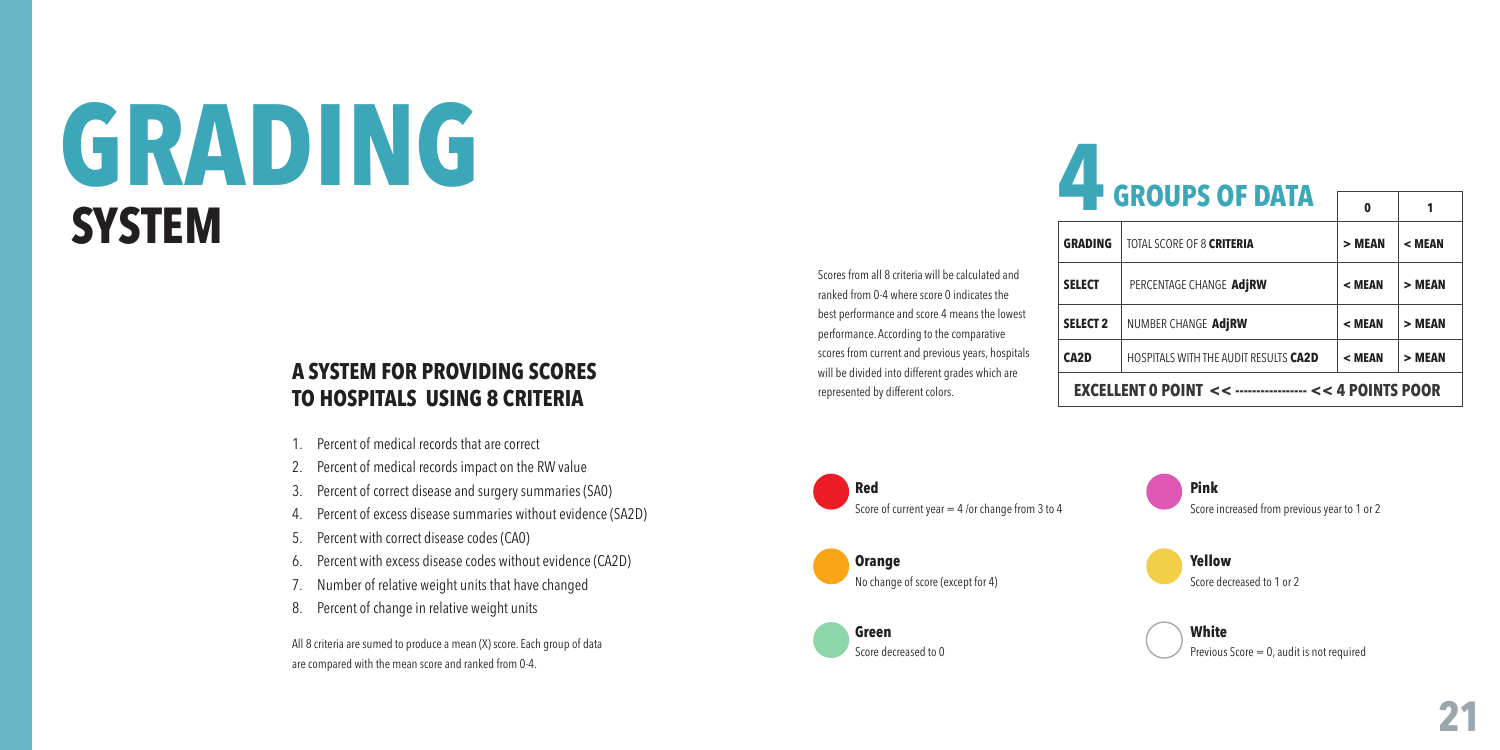

# **AUDIT INFRASTRUCTURE**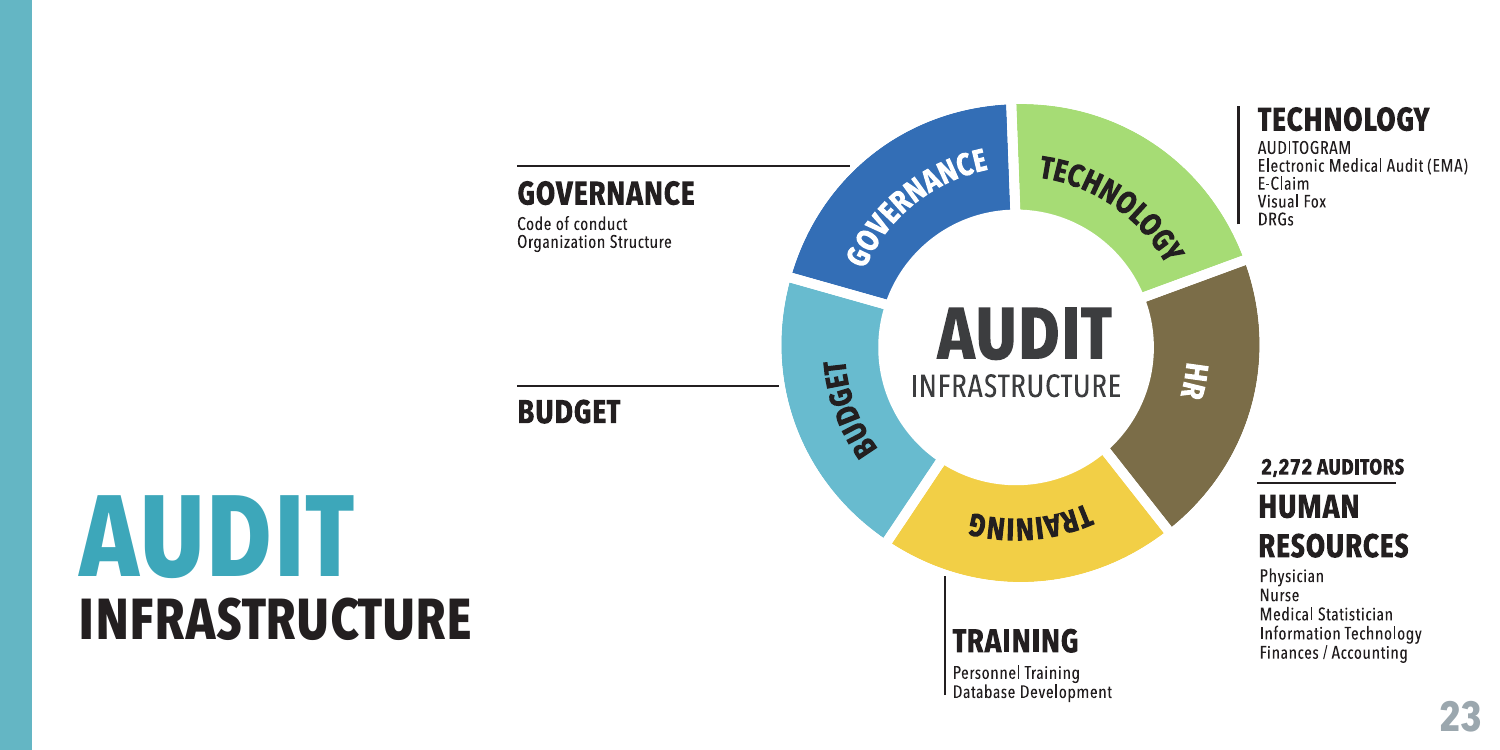# **CASE STUDIES**

## **CASE 1 CODING AUDIT**

### **BACKGROUND**

In the regular coding audit in 2012, the regional office found Hospital A case mix index increased substantially in the past 3 years from 1.3 to 2.3 without evidence to show increase in hospital capacity.

### **AUDIT PROCESS**

- Regular audit process found CMI increased from 1.3 to 2.3 within 3 years
- Found errors of medical records in specific diseases
- Audited all medical records of those diseases and found errors in 2152 records
- NHSO sent 2152 records to the hospital to correct the errors in coding
- Hospital corrected only 420 records, leaving 1732 records unchanged
- NHSO recalled payment for 16,618,079 Baht or 52%

### **HOSPITAL APPEALED**

**1st appeal >** Subcommittee confirmed the decision to recall payment and charge fines

**2nd appeal >** Board confirmed the decision to recall payment and charge fines

### **LESSONS LEARNED**

- NHSO can only recall payment but cannot charge fines of misconduct according to the Act.
- Recall payment alone is not enough to provide incentive to make accurate coding since recall payment can be made only on selected records that have been audited which was only 1% of total records.
- Other systems need to be developed to improve the accuracy of the coding system. NHSO has developed the "Grading System" to improve the coding system of the hospital.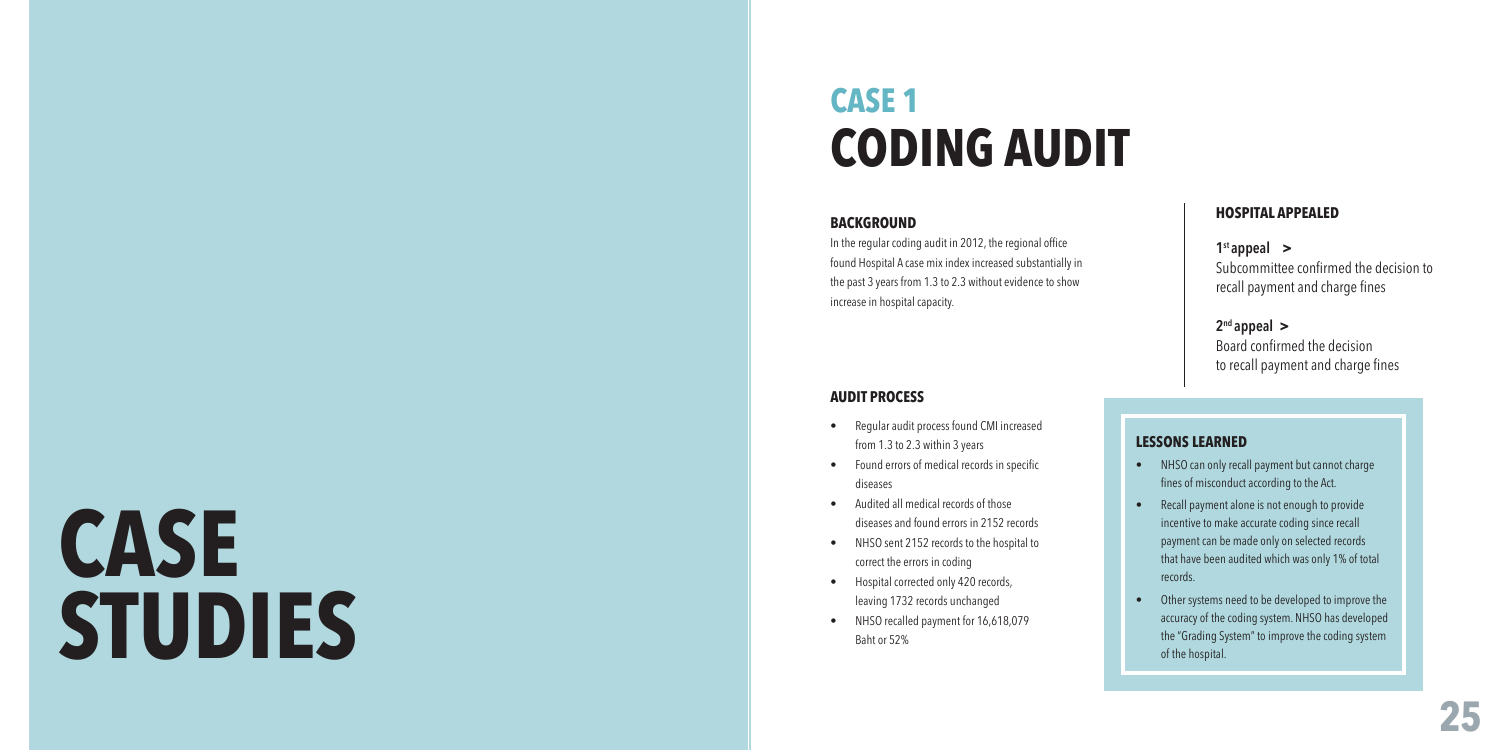## **CASE 2 BILLING AUDIT**

### **BACKGROUND**

Background: In 2013 NHSO regional office found claim payment of contraceptives of Hospital B was too high. They performed billing audit retrospectively during 2011–2012.

### **AUDIT PROCESS**

- Audit list of women who received contraceptives during this period and found some errors:
	- List of women were employees of factories in the area in which Hospital B sent contraceptives to the factories to distribute to women without checking the patient condition
- List of women who received contraceptives have some errors:
	- High number of women who received contraceptives were aged over 49 and under 15 years
	- Some women who received contraceptives were during pregnancy
	- Records and signature of women who received contraceptives were similar which seems to come from the same person

NHSO regional office recalled payment of 20,694,360 Baht from Hospital B and canceled payment of 800,240 Baht

### **HOSPITAL APPEALED**

**Hospital B appealed >** Subcommittee confirmed the decision to recall the payment

**Hospital B took legal action of this case to Administrative Court >** After internal discussion with the Director of the Hospital, the Director withdrew the case

#### **LESSONS LEARNED**

From this case, NHSO has developed the criteria for health promotion and prevention to be clearer. The age of women who receive contraceptives has been set to be between age 15-49.

## **CASE 3 IMPROVE QUALITY OF MEDICAL RECORDS**

### **BACKGROUND**

Hospital C found that RW was lower than other hospitals with similar level of care. They found problems in quality of coding and delay in sending medical records for claiming. They developed the coding system in the hospital.

### **RESULTS**

- Hospital C received higher additional payment due to correct coding
- They received the Claim Award from NHSO as Best Practice in Coding
- Grading of Hospital C is in "Green"

### **AUDIT PROCESS**

- Set up committee to review coding and diagnosis
- Sent staff to attend training from NHSO and MOPH
- Provide incentive to doctors to send summary record on time
- Set monitoring system to monitor coding and RW

### **LESSONS LEARNED**

- Hospitals that have good attitude toward auditing and use feedback from auditing to improve the coding system in the hospital can improve both its financial status and quality of care
- The success comes from leadership of the administrative team and collaboration of all staff.